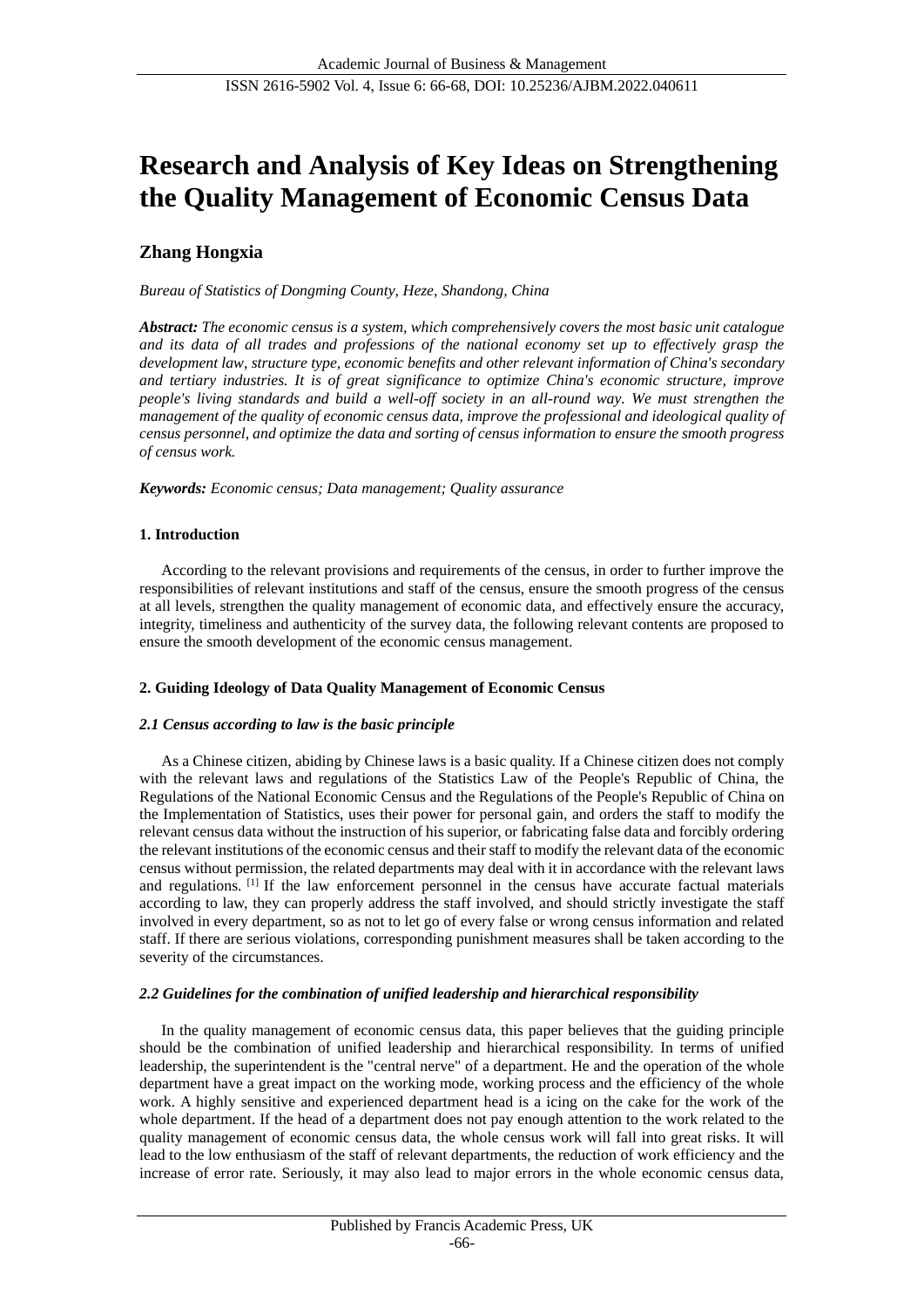## ISSN 2616-5902 Vol. 4, Issue 6: 66-68, DOI: 10.25236/AJBM.2022.040611

which will do harm to China's economic development. In terms of hierarchical responsibility, the quality management of economic census data is a huge work, involving many branches in all aspects. If we only rely on the general person in charge for management, there will be a lack of energy, which is not conducive to the development of the census. In the face of this situation, this paper believes that the person in charge of relevant sub projects should be established to implement the management mode of responsibility to person. For example, if there is a problem in a phase, you can find the hierarchical person in charge of this phase to make targeted modifications.

#### **3. Measures to strengthen the quality management of economic census data**

#### *3.1 Improve the professional and ideological quality of census personnel*

Various forms of top-down census training should be adopted. The census contents include census scheme, software operation, on-site investigation and other related aspects. Economic census units at all levels shall conduct business training in accordance with relevant regulations. Use easy-to-understand communication methods to carry out economic census work to ensure that census personnel obtain relevant data to clarify the logical relationship between the audit points and financial indicators. [2] The training work should be as follows. Firstly, all economic census personnel should receive strict training. Secondly, the trainers at all levels shall carry out relevant training. For different work contents of census personnel, different training shall be carried out to ensure on-the-job training. Thirdly, the number of census takers' teacher and the quality of training contents shall be guaranteed to ensure the effect of training.

#### *3.2 Optimize the information and sorting mechanism of census data*

Earnestly implement the census information related to the secondary and tertiary industries obtained by census departments at all levels, and make arrangement, comparison, integration, classification and management of them, so as to prevent the overlap of census information, ensure the integrity of census information, and form the authenticity and standardization of data between units and departments at all levels. [3] In terms of the authenticity of the data in the process of optimizing the economic census, it needs to be further checked to confirm whether it is valid data because the number of data is huge. In the process of verification, the staff of the economic census should carefully verify the data obtained according to a certain verification mechanism. It is not ruled out that the secondary verification can be carried out. The census data is not static and will fluctuate due to various situations. After the fluctuation, the relevant personnel of the data census should consider whether the existing data are affected by the fluctuation and carry out timely verification to ensure the authenticity of the data. As for the standardization of data, if the combination and arrangement of data are not standardized during the economic census, there is a risk of data disorder. In order to avoid this risk, when conducting data census, it should be considered that the data must be collected and verified in accordance with uniform regulations.

#### **4. Significance of quality management of economic census data**

#### *4.1 Ensure the authenticity and validity of census data*

The orderly development of economic census can ensure the quality, authenticity and effectiveness of economic census data. Social and economic development currently is unprecedented. Doing a good job in the quality management of economic census data can make a certain contribution to the development of China's economic cause. Real and effective economic census data can provide China with some development experience. Professional economic practitioners can get a good recipe for China's development by analyzing these real and effective economic census data, so as to promote China's economic development. These census data can also make a predictable judgment on the future development of China's economy. Through the analysis of them, professionals can make a general estimate of China's future economic development situation. The more accurate and effective the census data are, the more accurate the predictions are on China's economic prospects, which will lead China's sustained and stable economic development. The development of the economy and the steady improvement of people's well-being are a strong boost for China to stand at the intersection of history and a solid step towards realizing the Chinese dream of great rejuvenation.